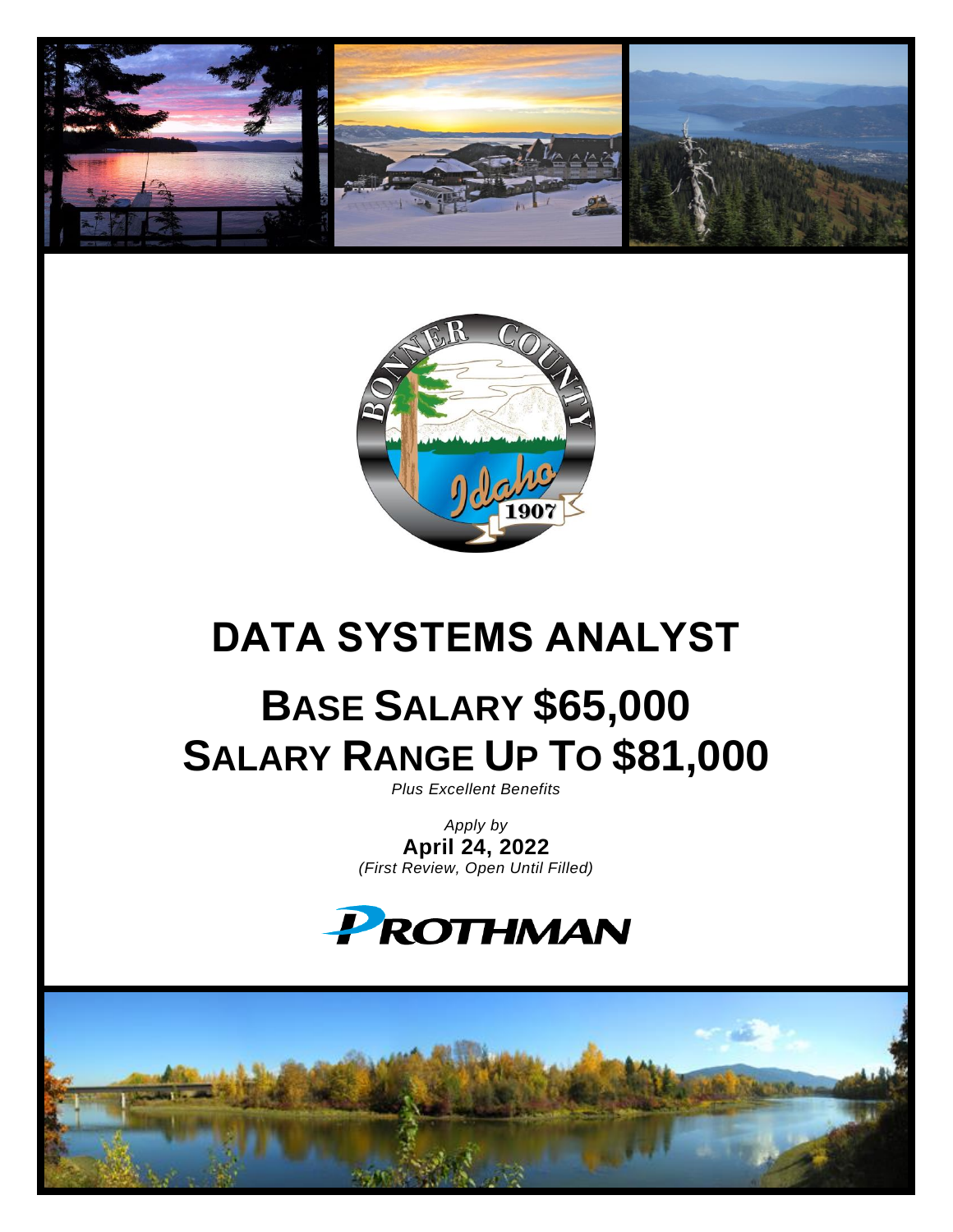## **B O N N E R C O U N T Y , I D A H O ♦ D A T A S Y S T E M S A N A L Y S T**

#### **THE REGION**



Located in the northern panhandle of Idaho, Bonner County is known for its magnificent lakes, stunning mountains, vast forests, and vibrant communities. Bonner County is a wonderful place to live, work, and do business! The area offers breathtaking parks, eclectic downtown areas, up-

scale dining and retail, and a variety of entertainment venues.

As the 2<sup>nd</sup> most northern county in the state and reaching across the entire width of Idaho's panhandle between Montana and Washington, Bonner County has approximately 43,000 residents.

Sandpoint, with a population of just over 8,300, is the county seat and the largest city in Bonner County. The city is nestled between three mountain ranges, offering year-round outdoor recreation. This quaint town, located right on Lake Pend Oreille, has a critical access hospital, airport, and a library, as well as a four-plex theater, and community theater. A diverse downtown offers retail shopping and fine restaurants.

The second largest town, Priest River, lies on the western edge of the County along the shores of the Pend Oreille and Priest rivers. The landscape in Bonner County is a combination of towering mountains that rise up to 7,000-foot above see level, and lush river-bottom valleys.

Schweitzer Mountain Resort, a renowned regional destination that offers 2,350 acres of skiable terrain, is just 9 miles from Sandpoint. Local recreational opportunities are unlimited and include all water sports, four golf courses, bicycling, snowboarding and skiing, snowmobiling, hunting, fishing, horseback riding, and wildlife viewing.





#### **THE COUNTY**

Established in 1907, Bonner County is governed by a three-member Board of County Commissioners serving alternating two-year and four-year terms. The County operates on a 2020-21 adopted budget of \$54.2 million including a \$3.7 million EMS budget, with approximately 405 FTEs. Bonner County also has a large number of seasonal workers who are not included as FTE's. County departments include: Assessor, Clerk, Coroner, Prosecutor, Sheriff, Treasurer, Emergency Dispatch, Emergency Management, Emergency Medical Services, an Extension Office for the University of Idaho, Fairgrounds, Human Resources, Justice Services, Planning, Public Defender, Public Works, Risk Management, Road and Bridge, Recreation, Parks, and Technology.

#### **THE DEPARTMENT**

The Technology Department manages three primary areas: Public Safety Technology, Communications, and Information Technology.

The Public Safety Team manages the technical resources of the Sheriff's Office and the 9-1-1 Dispatch Center. This includes the software, hardware, network, and communications Public Safety assets.

The Communication Team manages the communication assets of the County including base/mobile/portable radios systems, repeater sites, microwave network and telephones.

The IT Team manages the network and computer assets of the county. The IT team supports all the county users of technology with technical support and administers and operates the technology helpdesk system. The IT Team is responsible for the back-office assets of the county, which includes networks and internet access, servers, routers, switches and network storage. The IT Team also manages the security, access, and credentials of authorized users of the network

**PROTHMAN**